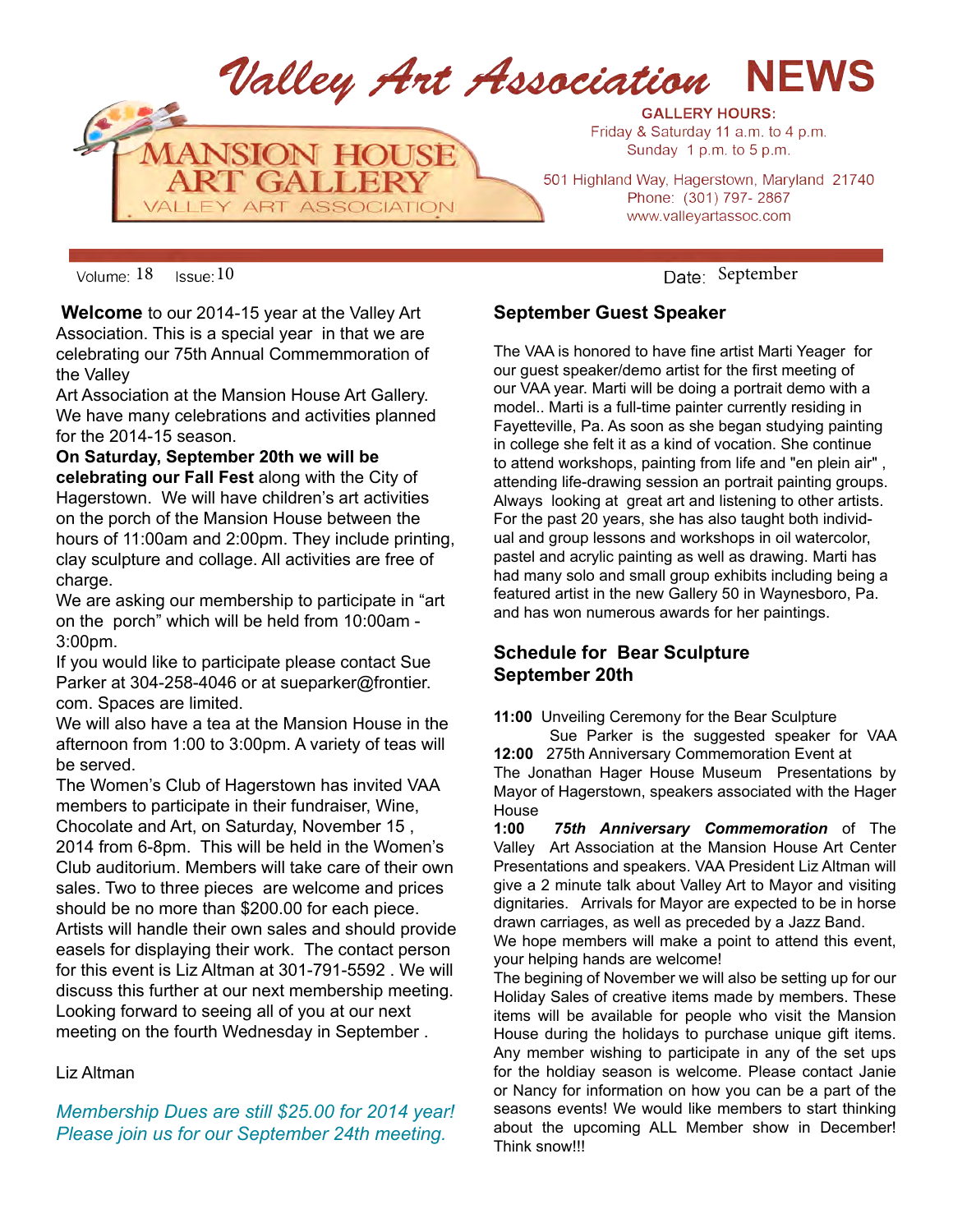## **Greetings from Nancy**

Visitors to the VAA website will notice a recently added NEW AND IMPROVED feature! At the bottom of the main

page is an "f" icon which will link you to our facebook page when clicked. Check out regularly up-dated pictures and comments which appear there. Next to the facebook icon is a small calendar. Clicking that gives you access to a calendar of events taking place at Mansion House including the sitters' schedule. To add events, such as classes, trips, etc. please contact Janie Moltrup, Gallery Director, or one of

the Board Members.



#### **Changes to VAA Facebook Page Accessibility:**

The URL for the VAA Facebook Page is below. This may be typed/entered into your Internet address bar at any time to access the VAA Facebook Page.

#### *https://www.facebook.com/ValleyArtAssociation. Hagerstown.Md*

Alternatively, the VAA's Facebook Page may be accessed by clicking on the Facebook button near the end of the VAA's main website: www.valleyartassoc.com

The activity calendar is also linked at the bottom of the Valley Art Association home page by clicking on *calendar icon*

#### **FYI for the VAA membership**

Your VAA Board is diligently working to ensure that the Association will enjoy a fiscally secure future. Also, currently there exists a need to purchase some items that will be used to serve the membership as well as maintain an acceptable level of appearance of the Gallery.

 To achieve the above goals, the Board is considering a recommendation to the membership that would increase our dues from \$25.00 annually to \$30.00 for 2015. Prior to this recommendation, the Board is would appreciate your suggestions pertaining to how financially the above obligations may be met.

 Your input is important! Please contact any Board member and share your thoughts with them. Thank you in advance for your time and efforts.

**The Downtown Movement** would like to invite local artists to paint au plein aire during our first event which is the Pop Up Shops we are doing on August 22nd to 24th, the same weekend at Augustobferfest and a Wind Down Friday, and would appreciate it if you could pass this information on to the club members, we would also welcome an information booth to promote the VAA, we can provide inside space free of charge.

We are working with the Arts Council, who will be open extended hours, except Sunday.

We have over 15 local businesses working with us to fill some of the empty shops downtown for the weekend, there will be an outdoor market in the University Plaza, and have full page advertisments in Next Magazine, local cinemas, You Tube and the newspaper, we have the full backing of the City Council.

The times are as follows

#### **LOCATION AND TIME: City Center Hagerstown Friday, August 22 ~ from 4 p.m. - 9 p.m. Saturday, August 23 ~ from 12 p.m. - 8p.m. Sunday, August 24 ~ from 12 p.m. – 6 p.m. Farmers' market/artisan flea in University Park**

Plaza: Saturday, August 23~from 12 p.m. – 4 p.m. Sunday, August 24~from 12 p.m. – 4 p.m.

*Artists please coordinate and rsvp to myself Lesley Whalley at lwhall01@aol.com or 240 217 5040 it would be much appreciated.*

More info can be found at downtownmovement.org facebook.com/thedowntownmovement twitter.com/thedowntownmovement instagram.com/thedowntownmovement



#### Special THANKS!

Thank you Bob Arsenovic for your work on creating a box to protect our electric plugs under the desk at the Mansion House. Also to Roy Tressler for all of his work around the Mansion fixing this and that and getting ride of bulky things! We could not keep the place running with out the support of our volunteers. Thanks again to Ruth Peyton for editing the newsletter AGAIN.... We are excited to have someone new take over the task of creating and editing the newsletter.

Janie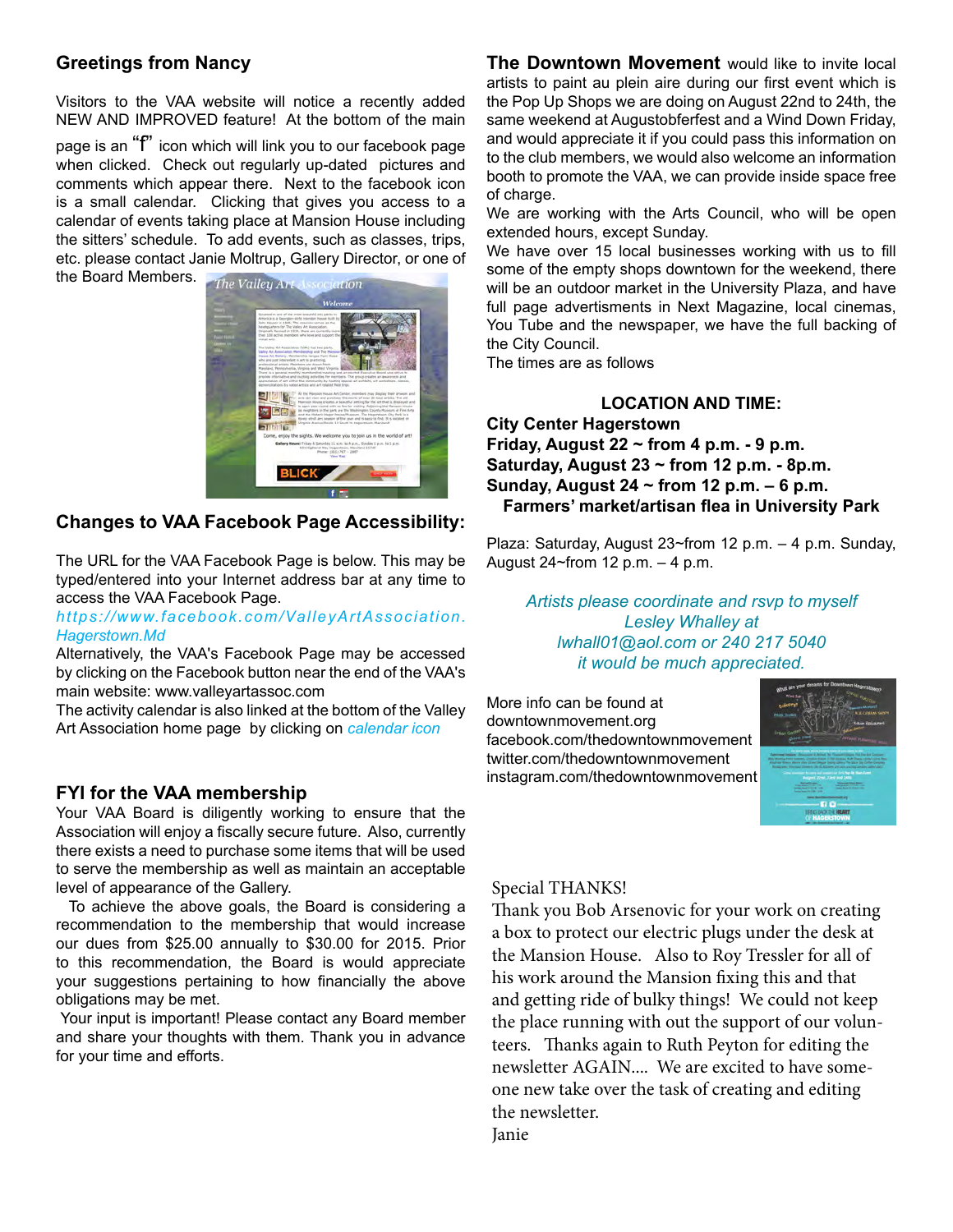## **9th Annual Art for the Animals**

#### Calling All Artists

For our Art for the Animals fundraiser we need as many artists as possible. Our artist participants can be beginners all the way to professionals. All artwork must be 5"x7" and can be created in any medium.

Stop in to the store and give a dollar donation per canvas/ illustration board. You can pick up as many boards as you want. Bring them back to us by Sept. 29th and we will frame them for free and hang them in our silent auction. People will bid on them from Oct. 11th to Nov. 1st. There will be an opening reception on Oct. 11th and a Tail-end reception on Nov. 1st. All proceeds (including the dollar donation for the boards) will go to

#### Guiding Eyes for the Blind!

There is also an opportunity for all artists who participate to win prizes for popular choice and best in show. This is a fun event for everyone and this is our 9th year doing it. In previous years we were able to raise upwards of \$3000 for Guiding Eyes for the Blind. All participation will help us reach this goal.

**Contact** 1256 Dual Hwy Hagerstown, Maryland 21740 301-733-2722 www.howardsartandframes.com

## **"Wednesday Night Art Class"**

"Dates: Continuous Day: Wednesday Time: 6:30 to" "9 p.m Location: Mansion House Tuition: \$65.00 per sixweek session"

"Marjorie Tressler is teaching a class in both oil and acrylic" "every Wednesday night except the fourth Wednesday of each month."

"These classes are for all painting levels. Each student gets"

"individual attention and is encouraged to work on any subject they are interested in and wish to paint. This class is a very unique class where students are taught in a very friendly, relaxed atmosphere, with fun conversations, where everyone is enjoying the experience of creating a beautiful painting. The only requirement is for the students to provide their own materials and come to have fun!! For more information please contact Marjorie at 717-762-6791 or marjorietressler@comcast.net."



116 North Queen Street, Martinsburg, WV

## **September 15-17, 2014** "Capturing the Light"

A Special Watercolor Workshop Taught By Nationally Recognized Watercolorist



Lynn Ferris AWS, NWS

Good use of light and shadow can change a painting from ordinary to extraordinary. Using a limited palette of mainly transparent paint, students will learn to design with light, recognize light sources and the shadows they create, add drama and luminosity. Lynn provides handouts, reference materials and lots of personal attention. Suitable for all levels but some experience with watercolor preferred. Workshop fee \$275

> *Details and registration information are on the web at artworks.berkeleyartswv.org/capturethelight/ Email berkeleyartswv@gmail.com / 304-620-7277*

## **"Wednesday Art Group"**

"The Wednesday Art Group invites you to join us. We" "meet every Wednesday from 10 a.m. to 2 p.m. Bring your lunch and paints, any medium."

"For more information, call Audrey Mentzer at 301-739-" "8112 or Ruth Peyton at 304-274-3465."

## **"Inspiration Tuesdays"**

"Dates: Continuous Day: Tuesday Time: 10-2 p.m." "Location: Mansion House Tuition: Free"

"Marjorie Tressler is facilitating a weekly painting session in"

"oil, acrylic, watercolor, or mixed media for intermediate and advanced painters each Tuesday. These sessions are free and open to all members of the VAA. The artists share ideas, experiences, knowledge and use of materials,"

"some critiques, but most of all, inspiration."

"The artists supply their own materials, still life set-ups and" "resource photographs, etc. The only requirement is the artist needs to be self-motivated and able to work independently. For more information or to sign up, please contact Marjorie directly at 717-762-6791 or" "marjorietressler@comcast.net."